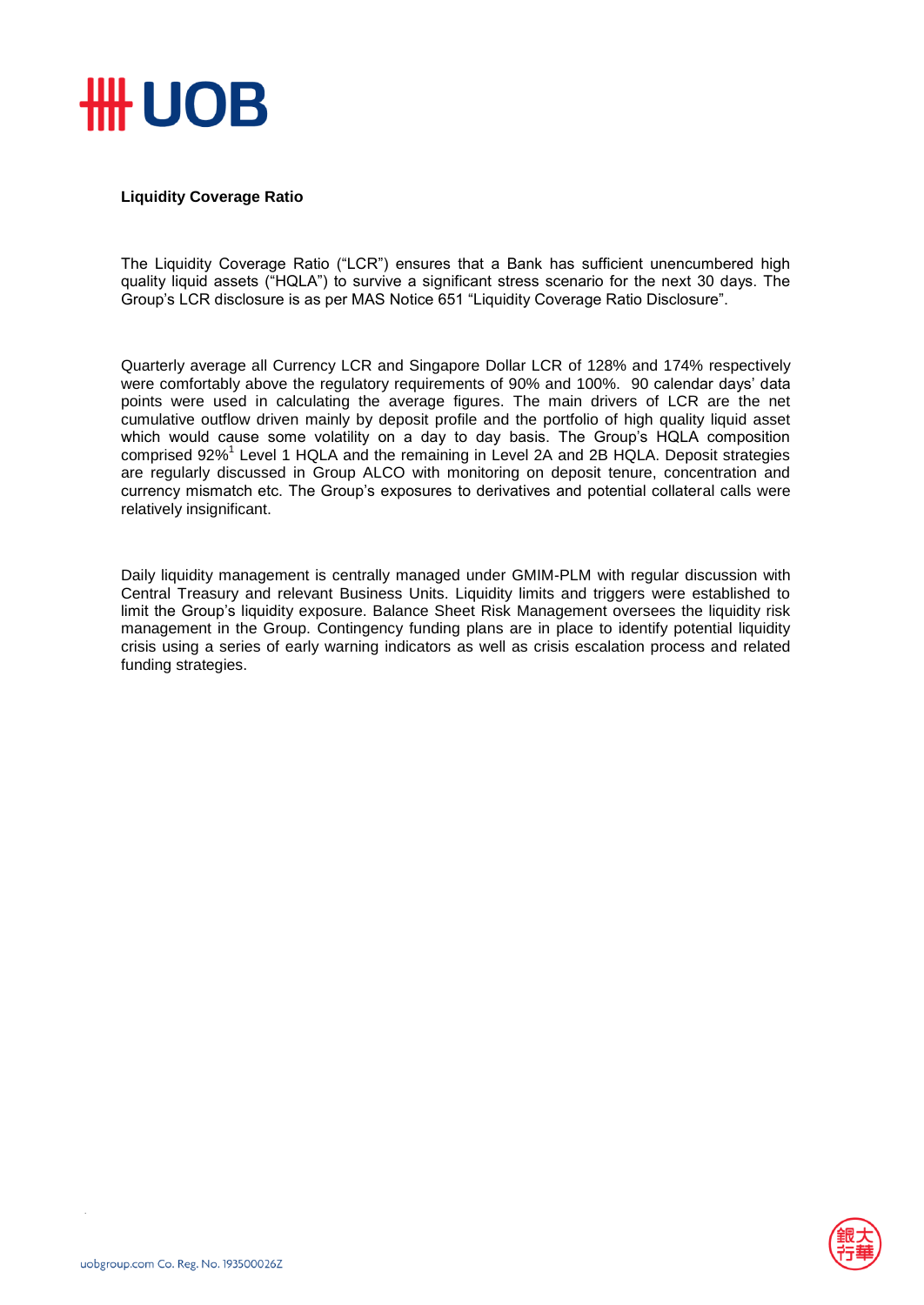

## **GROUP ALL CURRENCY LCR for 1Q2018**

|                 | (In SGD'm)                                                                                 | <b>Total Unweighted Value</b><br>Average | <b>Total Weighted Value</b><br>Average |  |  |
|-----------------|--------------------------------------------------------------------------------------------|------------------------------------------|----------------------------------------|--|--|
|                 | <b>HIGH-QUALITY LIQUID ASSETS</b>                                                          |                                          |                                        |  |  |
| $\mathbf{1}$    | Total high-quality liquid assests (HQLA)                                                   |                                          | 42,773                                 |  |  |
|                 | <b>CASH OUTFLOWS</b>                                                                       |                                          |                                        |  |  |
| $\overline{2}$  | Retail deposits and deposits from small business<br>customers, of which:                   | 110,250                                  | 9,683                                  |  |  |
| 3               | Stable deposits                                                                            | 22,028                                   | 1,101                                  |  |  |
| 4               | Less stable deposits                                                                       | 88,223                                   | 8,581                                  |  |  |
| $5\overline{5}$ | Unsecured wholesale funding, of which:                                                     | 105,348                                  | 57,067                                 |  |  |
| 6               | Operational deposits (all counterparties) and deposits in<br>networks of cooperative banks | 15,991                                   | 3,796                                  |  |  |
| 7               | Non-operational deposits (all counterparties)                                              | 84,777                                   | 48,691                                 |  |  |
| 8               | Unsecured debt                                                                             | 4,580                                    | 4,580                                  |  |  |
| $\overline{9}$  | Secured wholesale funding                                                                  |                                          | 174                                    |  |  |
| 10              | Additional requirements, of which:                                                         | 30,438                                   | 6,012                                  |  |  |
| 11              | Outflows related to derivative exposures and other<br>collateral requirements              | 3,115                                    | 2,437                                  |  |  |
| 12              | Outflows related to loss of funding on debt products                                       |                                          |                                        |  |  |
| 13              | Credit and liquidity facilities                                                            | 27,323                                   | 3,575                                  |  |  |
| 14              | Other contractual funding obligations                                                      | 5,036                                    | 5,036                                  |  |  |
| 15              | Other contingent funding obligations                                                       | 13,207                                   | 616                                    |  |  |
| 16              | <b>TOTAL CASH OUTFLOWS</b>                                                                 |                                          | 78,588                                 |  |  |
|                 | <b>CASH INFLOWS</b>                                                                        |                                          |                                        |  |  |
| 17              | Secured lending (eg reverse repos)                                                         | 9,586                                    | 3,610                                  |  |  |
| 18              | Inflows from fully performing exposures                                                    | 50,790                                   | 37,282                                 |  |  |
| 19              | Other cash inflows                                                                         | 5,052                                    | 4,171                                  |  |  |
| 20              | <b>TOTAL CASH INFLOWS</b>                                                                  | 65,429                                   | 45,064                                 |  |  |

|    |                                     | <b>Total Adjusted Value</b> |
|----|-------------------------------------|-----------------------------|
| 21 | <b>TOTAL HQLA</b>                   | 42.773                      |
| 22 | <b>TOTAL NET CASH OUTFLOWS</b>      | 33,524                      |
| 23 | <b>LIQUIDITY COVERAGE RATIO (%)</b> | 128                         |